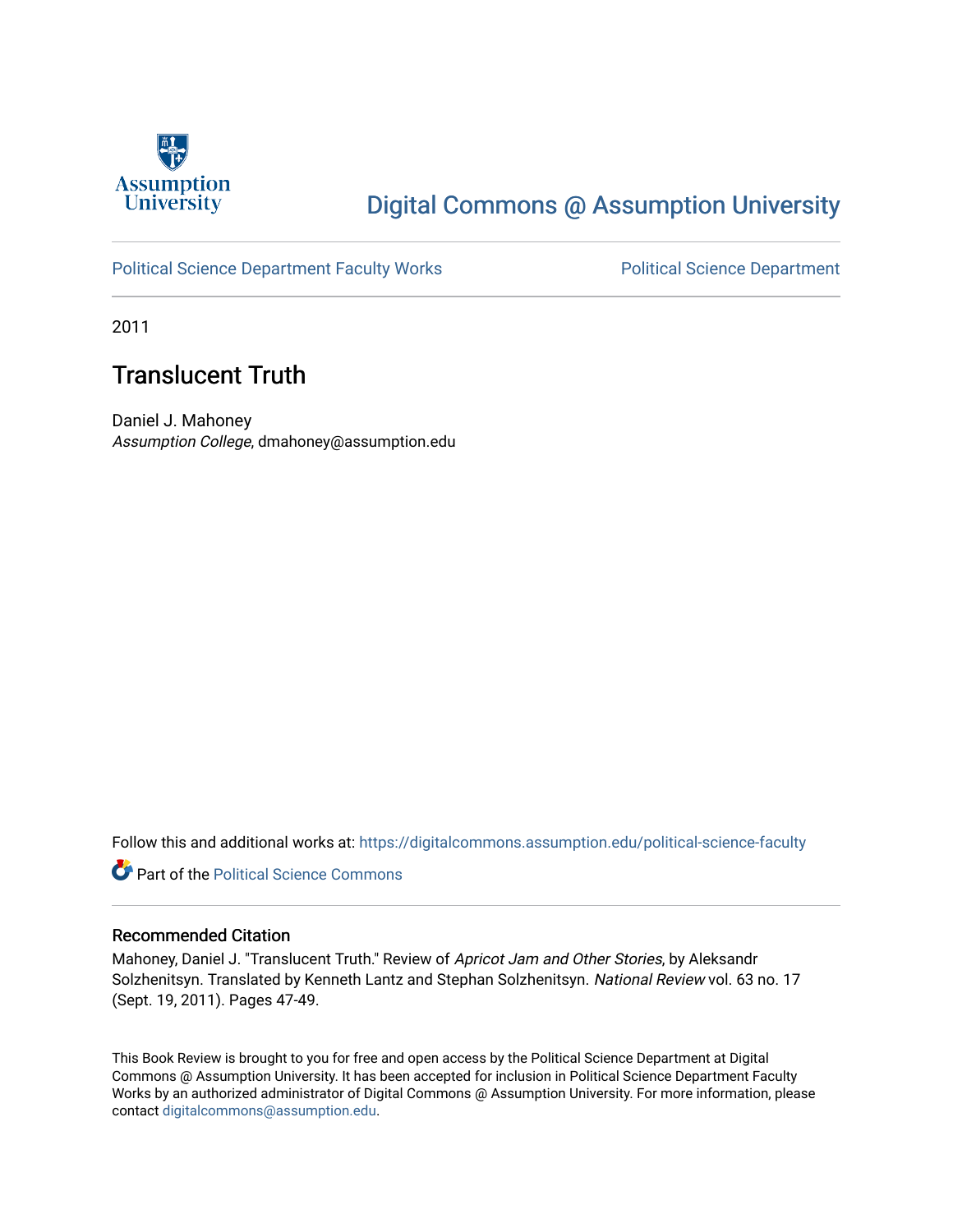# **Books, Arts & Manners**

## **Translucent Truth**

DANIEL J. MAHONEY



*Apricot Jam and Other Stories*, by Aleksandr Solzhenitsyn, translated by Kenneth Lantz and Stephan Solzhenitsyn (Counterpoint, 375 pp., \$28)

HEN Aleksandr Solzhenitsyn died three years ago, on Aug. 3, 2008, it was apparent that even sympa-

thetic commentators were not familiar with the breadth and depth of the Russian writer's reflections. Most obituaries of Solzhenitsyn could have been written in 1980, centered as they were on *The Gulag Archipelago*, the controversial 1978 harvard Address, and whatever information could be discerned about Solzhenitsyn's political judgments from generally tendentious newspaper accounts. It was not the press's finest hour.

Unlike readers in France, where almost all of Solzhenitsyn's writings are available, and generally commented on in a thoughtful and balanced way, Anglophones have yet to read the central volumes of *The Red Wheel* dealing with the February revolution of 1917, or even the volume of memoirs, *The Little Grain*, that deals with Solzhenitsyn's 20 years of Western exile (1974–94), 18 of them spent in the United States.

*Mr. Mahoney holds the Augustine Chair in Distinguished Scholarship at Assumption College in Worcester, Mass. He is the author of* Aleksandr Solzhenitsyn: The Ascent From Ideology *and is co-editor of* The Solzhenitsyn Reader*.* 

Anglophone readers and commen tators are least familiar with Solzhenitsyn's life and writing after his return to Russia in May 1994. That period is covered in a memoir sure to fascinate, *Another Time, Another Burden*, a volume that will appear in the coming years in the 30-volume edition of Solzhenitsyn's *Collected Works*. Happily, with the publication of Solzhenitsyn's "binary tales" collected as *Apricot Jam and Other Stories* (eight in all, with one additional story), American readers now have access to his work in one of the principal experimental genres he turned to after the completion of his chef d'oeuvre *The Red Wheel* and his return to Russia.

As a writer, Solzhenitsyn defended a "healthy conservatism," as he called it in his 1993 address to the National Arts Club. It aimed to be "equally sensitive to the old and the new, to venerable and worthy traditions, and to the freedom to explore, without which no future can ever be born." These binary or two-part stories, *dvuchastnyi rasskaz* in Russian, remain faithful to that twofold imperative. Written between 1993 and 1999 and originally published in the distinguished Russian literary journal *Novy Mir*, they reveal Solzhenitsyn's propensity for literary experimentation even as he defended traditional understandings of humanity's moral and political obligations. Alexis Klimoff, the doyen of North American Solzhenitsyn scholarship, has succinctly defined the genre at work in these stories: "Texts of this type consist of two distinct (always numbered) parts that are related thematically in some manner, all the while exhibiting a signi ficant shift that permits the two parts to be juxtaposed. This shift can be a gap in time, a switch of narrative mode, or even a change of fundamental subject."

These beautifully crafted stories are written in a taut yet elegant style. They are full of historical, moral, and political significance and wisdom without in any way being preachy or didactic. They unobtrusively allow the stories and narratives themselves to convey the message. They reveal Solzhenitsyn as a writer of great force and finesse, and are of interest both as literary works and as testaments to the state of the soul of man

in the tragic Soviet and Russian 20th centuries: assaulted by ideology yet capable of reasserting itself.

The most riveting of these tales is "Ego," a dramatic account of rebellion and betrayal during the Tambov uprising of 1920–21. Tambov had always captured Solzhenitsyn's imagination: It made clear that Russians had not accepted totalitarianism sitting down. As he movingly wrote in his 1993 address in France on the Vendée uprising:

We had no Thermidor, but to our spiritual credit, we did have our Vendée, in fact more than one. These were the large peasant uprisings: Tambov (1920–21), western Siberia (1921). We know of the following episode: Crowds of peasants in handmade shoes, armed with clubs and pitchforks, converged on Tambov, summoned by church bells in the surrounding villages—and were cut down by machine-gun fire. For eleven months the Tambov uprising held out, despite the effort to crush it with armored trucks, and airplanes, as well as by taking families of the rebels hostage.

This is the poignant story that Solzhenitsyn tells in "Ego." The protagonist is Pavel Vasilyevich Etkov (nicknamed "Ego"), a populist democrat and leader of the cooperative movement who be comes a major figure in the Tambov uprising. Tambov was, indeed, Russia's Vendée (with the difference that no significant role was played by the Orthodox clergy), as Solzhenitsyn twice mentions in the text. Etkov eventually betrays the rebel cause after he is captured and must choose between the life of his wife and his young daughter and fidelity to a cause that, he rationalizes, is bound to fail in the long run. Etkov does not wish to betray these "honest men," as he calls his fellow rebels, and he is acutely aware that the family, "Man's eternal joy," is also "his eternal weak spot."

The Tambov uprising also plays a role in "Times of Crisis," a compelling account of Marshal Zhukov's life, and the distrust that his military successes gave rise to in Stalin, Khrushchev, and other party leaders. Zhukov began his career and his meteoric rise in the military command in Tambov as an energetic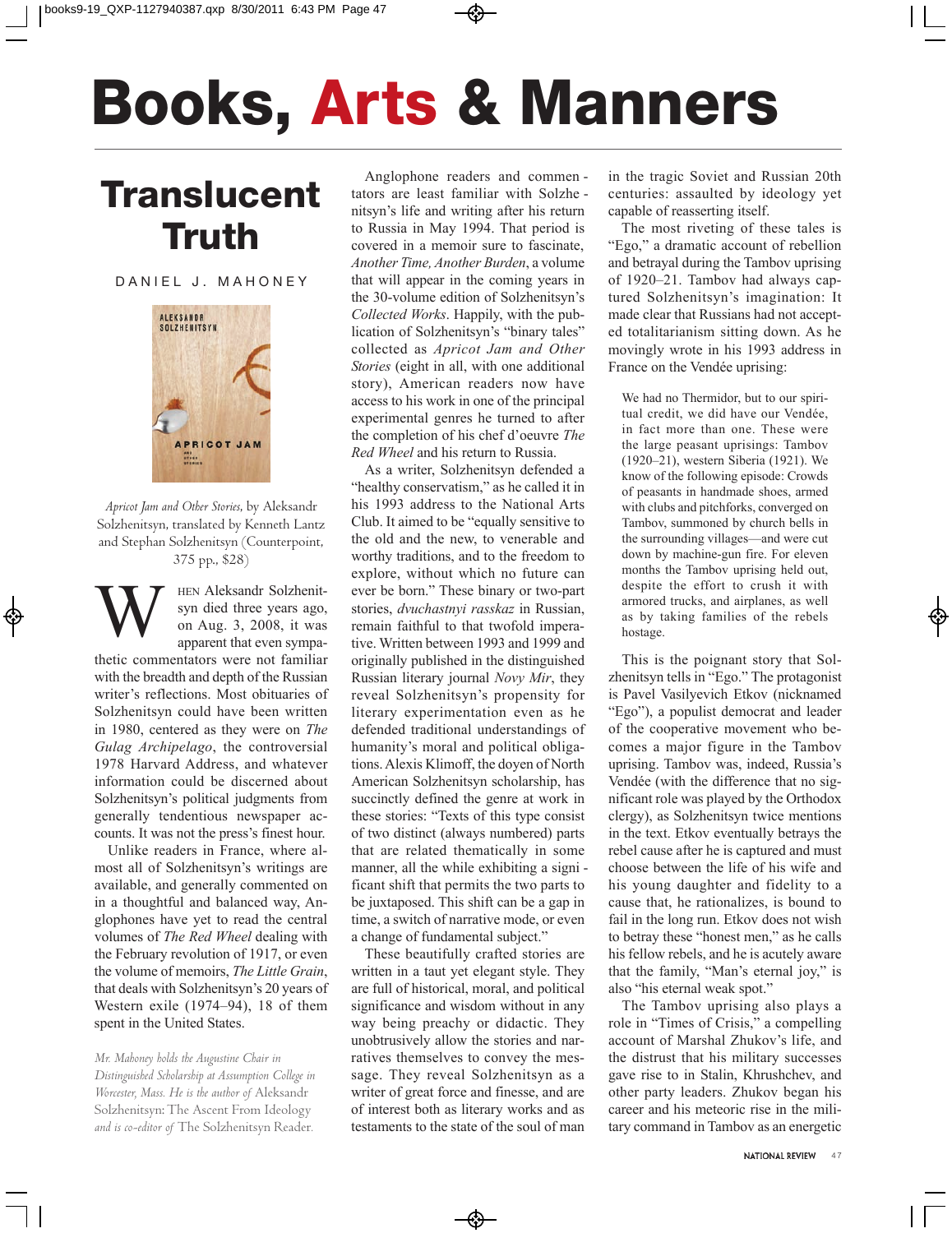participant in the Soviet repression of the uprising. He remained a lifetime, loyal Communist despite the injustices that he experienced at the hands of a regime that distrusted anything resembling true human merit.

The opening story in the collection, "Apricot Jam," is among the very best things Solzhenitsyn wrote in the last 20 years of his life. It powerfully juxtaposes the suffering of a dispossessed peasant who has nowhere to turn with the life of a privileged writer who is not without talent but who lies with impunity and has sold his soul to a criminal regime. The first part of the story consists of a letter that the "son of a kulak" writes to a famous Writer (identified only as such) from a hospital bed in Kharkov, begging for a food parcel or some other display of pity or kindness. The kulak, exhausted and emaciated from hard labor, looks back longingly to the apricot tree that stood in the family orchard before their land (with its four horses and three cows) was taken from them. That tree that had borne such succulent fruit was chopped down by the authorities, who demanded that the family reveal where they had hidden all their goods; "kulaks" after all were supposed to be far richer than this family of modest means appeared to be. Solzhenitsyn artfully conveys the cruelties that accompanied the war against peasants whose only crime was to be more industrious or slightly more prosperous than some of their neighbors. This desperate young man, a "class enemy" whose family has been deported

to the tundra and taiga and who is literally alone in the world, reaches out for sympathy and understanding.

The second part of the binary tale takes place at the dacha of the Writer. While unidentified, he is clearly Alexei N. Tolstoy, a writer and essayist who had fled Soviet Russia only to return and make his peace with the Bolshevik regime. Like the more famous Maxim Gorky, he had become a shameless defender of the Soviet regime, "churning out newspaper articles, each one of them filled with lies." He is meeting with a professor of cinema studies who instructs him on how to write a screenplay. His neighbor ("the Critic"), an equally obsequious apologist for Soviet tyranny, has dropped in for an afternoon visit. The three of them drink tea and eat translucent apricot jam. The Writer confesses that for a long time he had lacked an adequate feel for the Russian language as spoken by ordinary Russians. Only by studying legal transcripts of prisoners from the 17th century being flogged and stretched on the rack had he discovered "the language Russians have been speaking for a thousand years, " a language as colorful as the apricot jam that the three men are enjoying. The Writer approaches the subject clinically—coldly—with no apparent sympathy for the *human beings* who are undergoing torture. The story ends with the Writer mentioning the letter from the son of the kulak that had recently arrived in the mail. The Writer excitedly remarks that the letter's language didn't "follow today's rules"

### TRANSLATING CAMÕES

It's 1925, I sit in the chair

across from Capablanca. I'm here to replace Herr Lasker, but the Cuban couldn't care, the clock is ticking; there's sweat on my face. I see that black's a hopeless situation: It's middle-game, French Defense. But I ignore the crush of infinite numbers, and calculation, and push my little pawn to Queen's Rook 4. It's 2001, I've read your poems and decide to start with one about love—when you found your Catharina—and though I'm mystified by the endless permutations of words and sound, I finally lift my pen, in frustration, rhyming "creation" with "supplication."

—WILLIAM BAER

and had "compelling combinations and use of grammatical cases." The Critic understandably asks if the Writer is planning to respond to this evocative letter. The Writer, devoid of human sympathy and wholly caught up in the web of ideological lies, replies that he has nothing to say to this man. "The point isn't the answer. The point is in discovering a language."

If Solzhenitsyn himself shares the Writer's appreciation of the richness and sheer variety of ordinary Russian speech, he never severs that concern for language from a recognition of the ethical imperative underlying the writer's vocation. The Writer, in contrast, is a soulless aesthete whose genuflection before the ideological Lie is based on a more fundamental cynicism and contempt for humanity. The reader cannot help but shudder at such inhumanity and such effortless complicity with totalitarian mendacity. One learns more about the *spiritual* atmosphere of the Soviet 1920s and '30s from Solzhenitsyn's tales than from many historical and archival studies combined.

Other stories in this volume that are set in the 1920s and '30s continue this searching exploration of the soul of man under "really existing socialism." "The New Generation" tells the story of an engineering professor, Anatoly Pavlovich Vozdvizhensky, who has shown kindness to a "proletarian" student, Konoplyov—a beneficiary of Soviet "af firmative action"—who was flummoxed while taking his "materials" exam. Out of basic human sympathy, the professor passes him, despite the fact that the student had clearly flunked the exam. The decent if apolitical engineering professor even encourages his daughter to join the Komsomol, since it is necessary to make one's peace with the new order, if one is to have any kind of future. But as the 1920s move on, people begin to disappear, and soon *they* come for the engineering professor himself. His Chekist interrogator turns out to be his former student, the beneficiary of his act of kindness. His student-turned-interrogator knows that Anatoly Pavlovich has committed no crime: "I know very well that you weren't involved in wrecking. But even you have to understand that from here no one leaves with an acquittal. It's either a bullet in the back of the neck or a term in the camps."